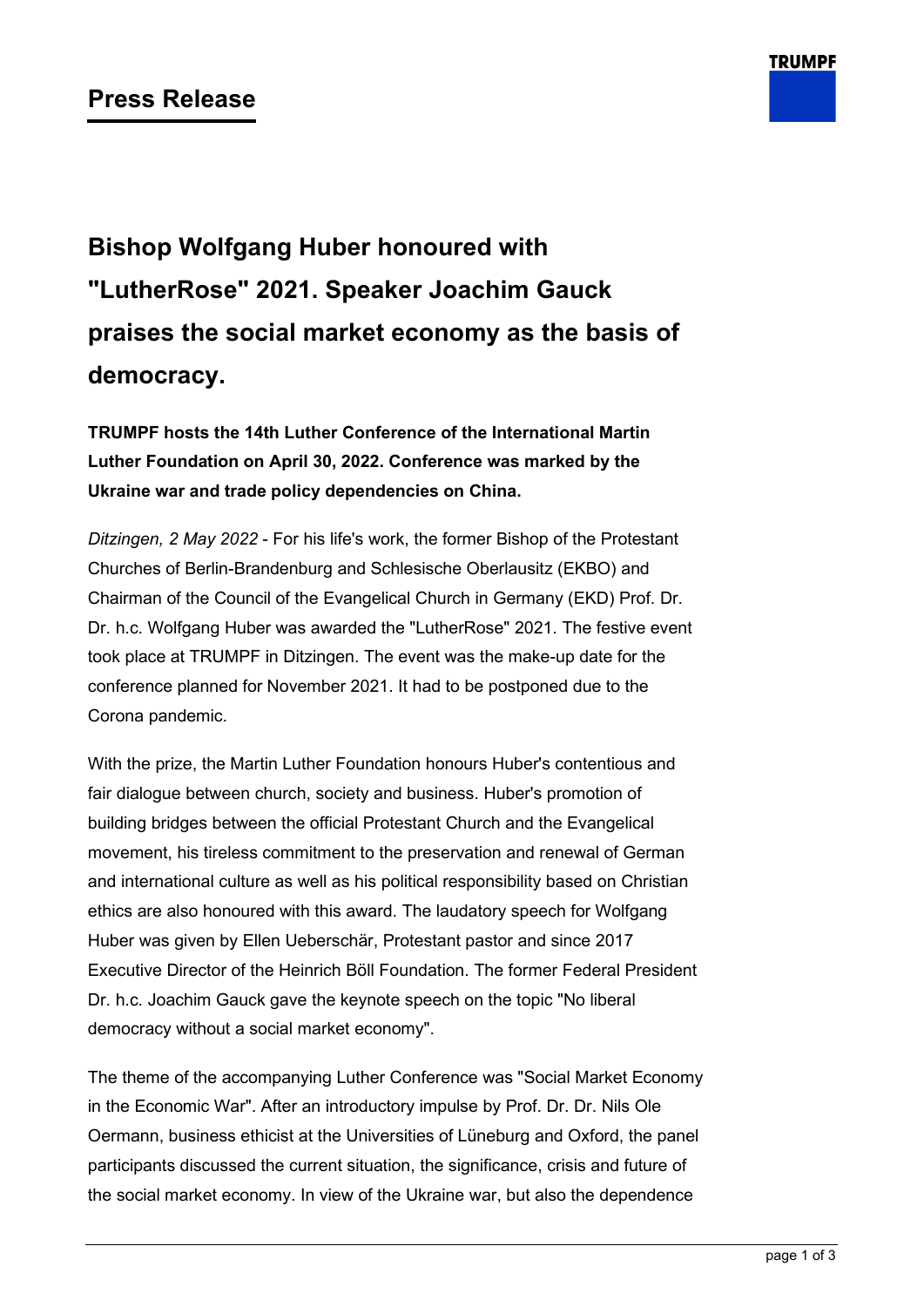## **Press Release**

on supplies from China, TRUMPF boss Nicola Leibinger-Kammüller pointed out that all theory has to prove itself in practice every day, but it is still important to define the limits of one's own actions as a company.

Further information on the event: [Joachim Gauck hält Festrede zur LutherKonferenz:](https://www.luther-stiftung.org/de/lutherstiftung/aktuell/detailansicht?tx_news_pi1%5Baction%5D=detail&tx_news_pi1%5Bcontroller%5D=News&tx_news_pi1%5Bnews%5D=36&cHash=53f2967b836a7ca20ff4d55159fdf07d)  [Internationale Martin Luther Stiftung \(luther-stiftung.org\)](https://www.luther-stiftung.org/de/lutherstiftung/aktuell/detailansicht?tx_news_pi1%5Baction%5D=detail&tx_news_pi1%5Bcontroller%5D=News&tx_news_pi1%5Bnews%5D=36&cHash=53f2967b836a7ca20ff4d55159fdf07d)

Digital photographs in print-ready resolution are available to illustrate this press release. They may only be used for editorial purposes. Use is free of charge when credit is given as "Photo: TRUMPF". Graphic editing – except for cropping the main subject – is prohibited. Additional photos can be accessed at the [TRUMPF Media Pool.](https://mediapool.trumpf.com/share/747E8803-A594-42D5-BC0EBBBCF297A032/)



Dr. phil. Nicola Leibinger-Kammüller, CEO of TRUMPF, bishop Wolfang Huber, former federal President Joachim Gauck. (Foto: KD Busch)

Former Federal President Joachim Gauck during his speech on Saturday in Ditzingen. (Foto: KD Busch)

**TRUMPF**